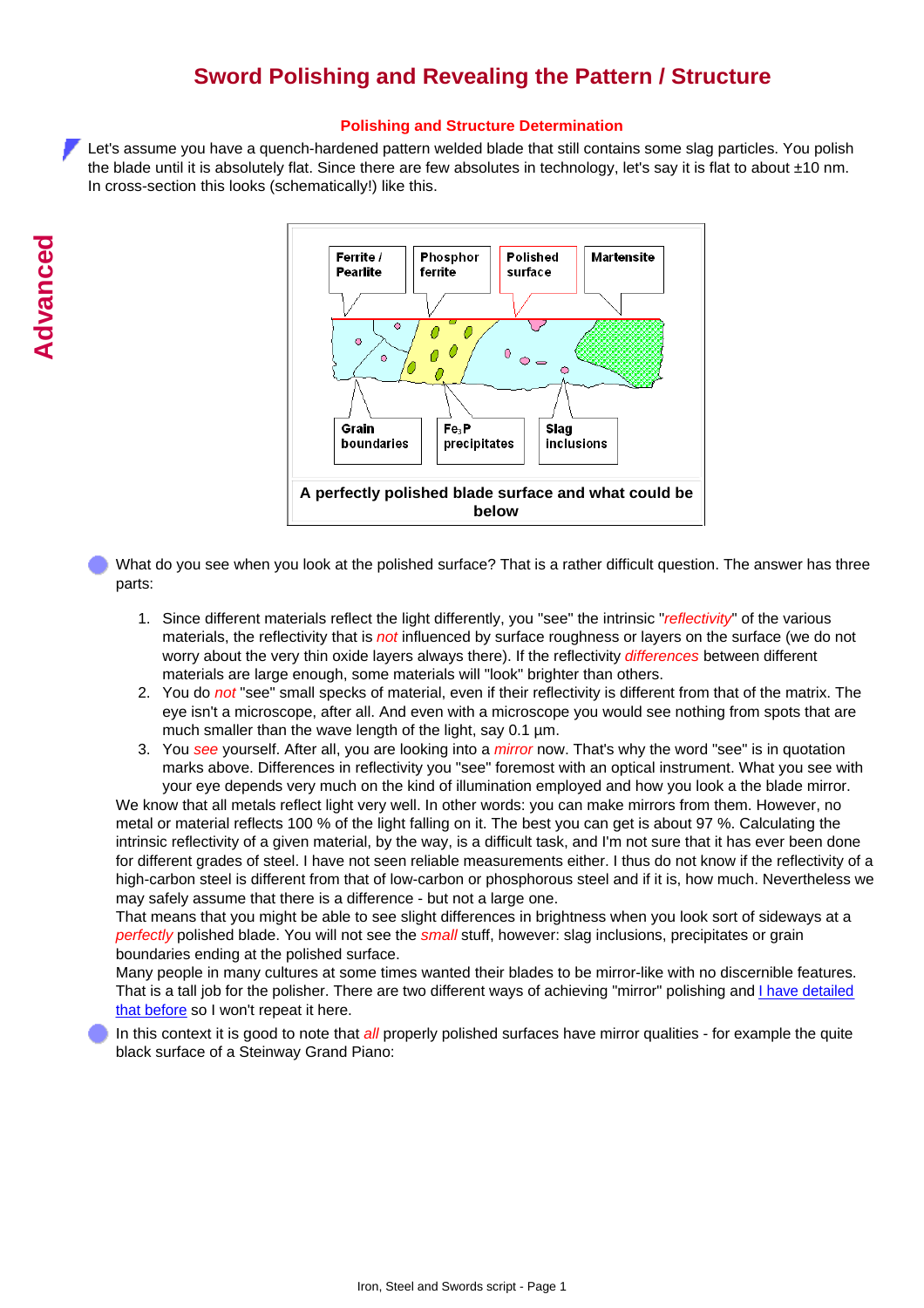

The reflectivity of the black high-sheen lacquer is much smaller than that of a metal but still high enough to produce nice mirror effects. So what can you tell about the uniformity of the surface of the inside of the piano lid? Nothing! You can't see it. All you see is the reflection of the piano's inside. There is a reason why you can order prints and other stuff "glossy" or "matte".

So *perfect* polishing by itself will not tell you very much about the structure of your blade. *"Japanese"* polishing, however, does just that. Look at [Stefan Maeder's book](http://www.tf.uni-kiel.de/matwis/amat/iss/kap_1/illustr/s1_1_2.html#!maeder) or just at the [pictures here](http://www.tf.uni-kiel.de/matwis/amat/iss/kap_b/advanced/ab_3_1.html#_1). While Japanese polishing does produce mirror-like surfaces for parts of the blade, it also delineates at least parts of the structure of the blade. It's *parts* of the structure because you can never be sure that it reveals everything there is. It won't tell you much, for example, about phosphorous distribution. But it is quite powerful. An expert can appreciate the different grades of steel, can tell if and how well faggoting was used, if there are (large) inclusions, and so on.

So how does **Japanese polishing** work? Why does it reveal structures? Stefan Maeder writes a hell of a lot pages on this subject without ever going into that "how" and "why" part. I don't know how Japanese polishing works, to be sure, but I can make an educated guess.

Polishing typically means that you abrade (meaning scratch) the object to be polished with small particles that are *harder* than the object. The hard particles are contained in a slurry or embedded in a disc; read up in the [polishing module](http://www.tf.uni-kiel.de/matwis/amat/iss/kap_7/advanced/a7_1_2.html) how it is done. If you want a "mirror-like" finish, your hard particles must be very small - sizes below 1 µm are necessary. That is not so easy to come by and how to get or make the right "dust" and "stones" are well guarded trade secrets. Note that [King Theoderic's "Thank You" letter](http://www.tf.uni-kiel.de/matwis/amat/iss/kap_2/illustr/i2_1_2.html) for pattern welded swords mentioned "The metal your *whetstone* so carefully shapes, this your *splendid dust* (granted to your country by the bounty of nature) so thoroughly polishes that it makes the gleam of the iron a very mirror of men". Not to mention Alexander the Great who needed iron for [polishing diamonds.](http://www.tf.uni-kiel.de/matwis/amat/iss/kap_a/advanced/ta_2_1.html#_5)

What you get is still only a scratched surface but if the scratches are small enough to not be visible with normal light.

The polishing action may not be exclusively due to mechanical abrasion (or "scratching" if you like), however, but may contain a *chemical* component. Since freshly scratched surfaces are very reactive, the damaged parts right after scratching might dissolve in the liquids always used with polishing. Even water might do the trick to some extent. That provides for some additional smoothness and the polisher may not be aware of this. If he is aware of this effect, he might develop the technique into what is called *chemical-mechanical polishing*, a technique used on a huge scale to provide perfectly polished (far better than any sword) silicon wafers in large quantities.

The key word in all of the above is *"harder"*. Your polishing particles ought to be considerably harder than the material you are polishing if you want a surface as shown schematically above. That's why diamond particles are so popular for this job.

What happens if this is not the case? If, for example, you polish a blade with particles that are harder than ferrite or mild steel but *not* as hard as martensite?

Right. Most of your blade will have a mirror finish but *not* the hard martensite edge. And hard particles in the softer part of the blade might also get visible because they "stick out" a bit and then become visible even if they are quite small - if you look at them the right way. The shadow of a little bump at sunset ("glancing angle illumination") can be much larger then the bump itself and now you see it.

Very schematically the "Japanese" polished surface might look like this: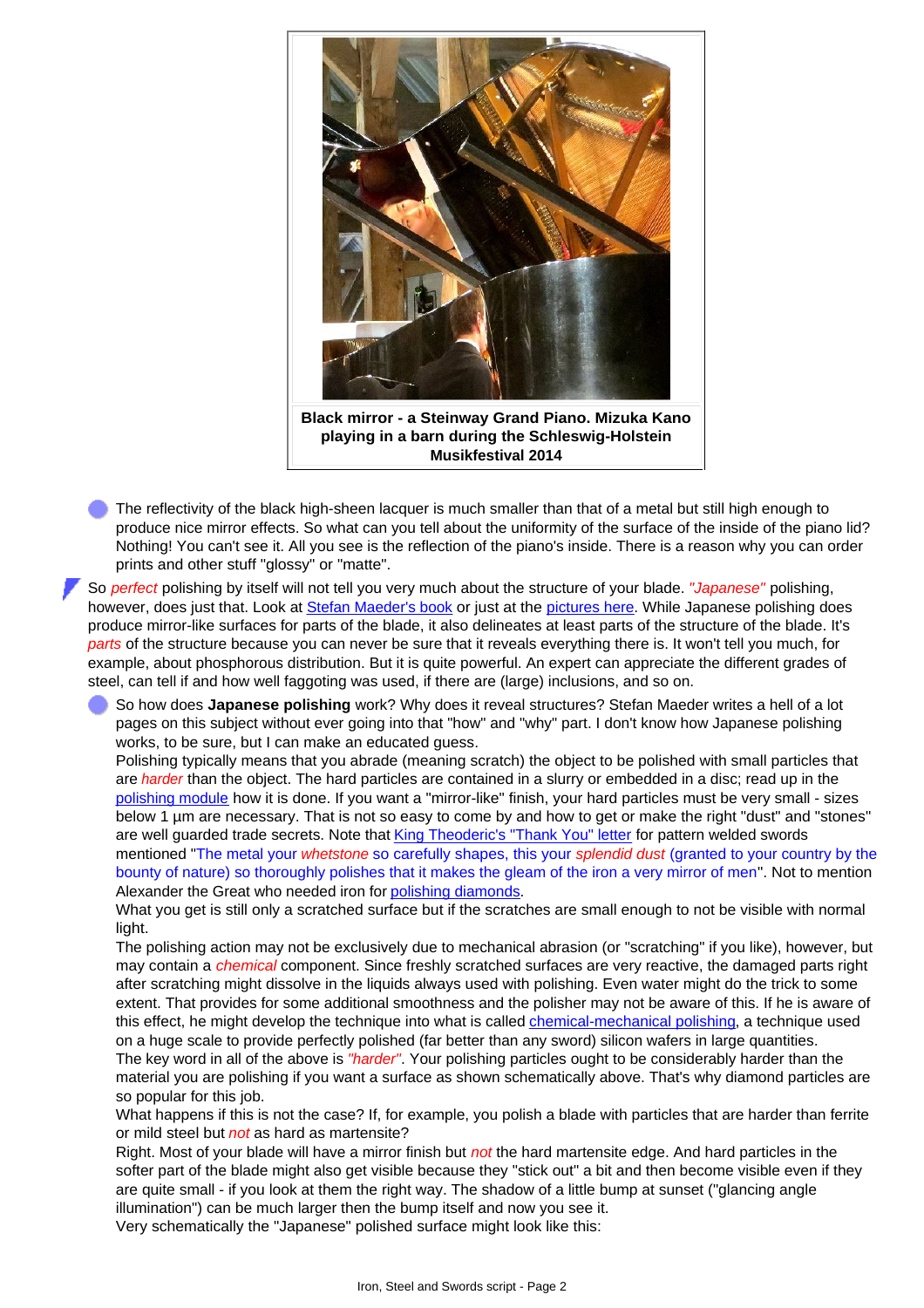

The hard edge looks different now because it is rough. That would make it somewhat darker than the bulk part because rough surfaces [scatter the light in all directions](http://www.tf.uni-kiel.de/matwis/amat/iss/kap_7/advanced/a7_1_2.html#_8) and thus less light finds its way into your eye. Yes, I know that you now are going to tell me that you have seen Japanese blades where the *body* looked darker then the edge. No problem. You then looked at it under conditions where a lot of light came from *one* direction (the sun, for example). Then the well-polished blade reflects most of that light in a specific direction and if that is not the direction to your eye, you won't see much - the blade appears dark. If you look at the blade with "diffuse" light coming from all directions (cloudy day; sun not visible), things look quite different.

On the other hand, it is easy to conceive of a way where the surface looks exactly the other way around relative to the picture above: the soft part is a bit rough an the hard part is perfectly polished. First polish everything to perfection with very hard slurry particle, then polish again with relatively soft and largish particles. This won't do much to the hard part but you are now roughening the soft part.

This, I believe, is the basic principle behind Japanese polishing. And now you can start to optimize. Use particles of different hardness in the various steps, use different liquids, .....

Since Japanese polishing was optimized to reveal the structure of Japanese blades while still providing an aesthetically pleasing "polished" look, it is certainly a good method for analyzing blades. Stefan Maeder has proved this for early medieval European swords as shown [here](http://www.tf.uni-kiel.de/matwis/amat/iss/kap_b/advanced/ab_3_1.html#_1), and more recently for a Celtic sword from 200 BC - 300 BC. [Here](http://www.tf.uni-kiel.de/matwis/amat/iss/kap_b/advanced/ab_3_1.html#_2) is what he blade looked like after "Japenese polishing" by Maeder:

We need to be clear about one thing in this context. While "Japanese polishing" is certainly a very good method for finishing blades in a way that looks good *and* allows structural characterization, it is not necessarily "THE BEST" as claimed by Maeder and others. Western (modern) polishing plus an optimized [defect etching](http://www.tf.uni-kiel.de/matwis/amat/iss/kap_7/illustr/s7_1_2.html) might just be as good or better. As long as nobody makes a direct comparison we simply can't tell.

## **Producing the Pattern**

Let's assume you have a pattern welded blade or some blade made by piling various grades of steel that still contain some slag particles. You polish the blade until it is perfectly flat and mirror-like.

Under the right illumination an looking conditions you now can see the pattern. But only *faintly* because the reflectivity of the two kinds of steel used is (most likely) only a little bit different

This is not what you want. You want to have a strong pattern, always visible, kind of black-and-white. So what you do is to etch the (polished) blade. The German word for this process is "ausziehen" in the sense of "extracting". What you may want should look like this: